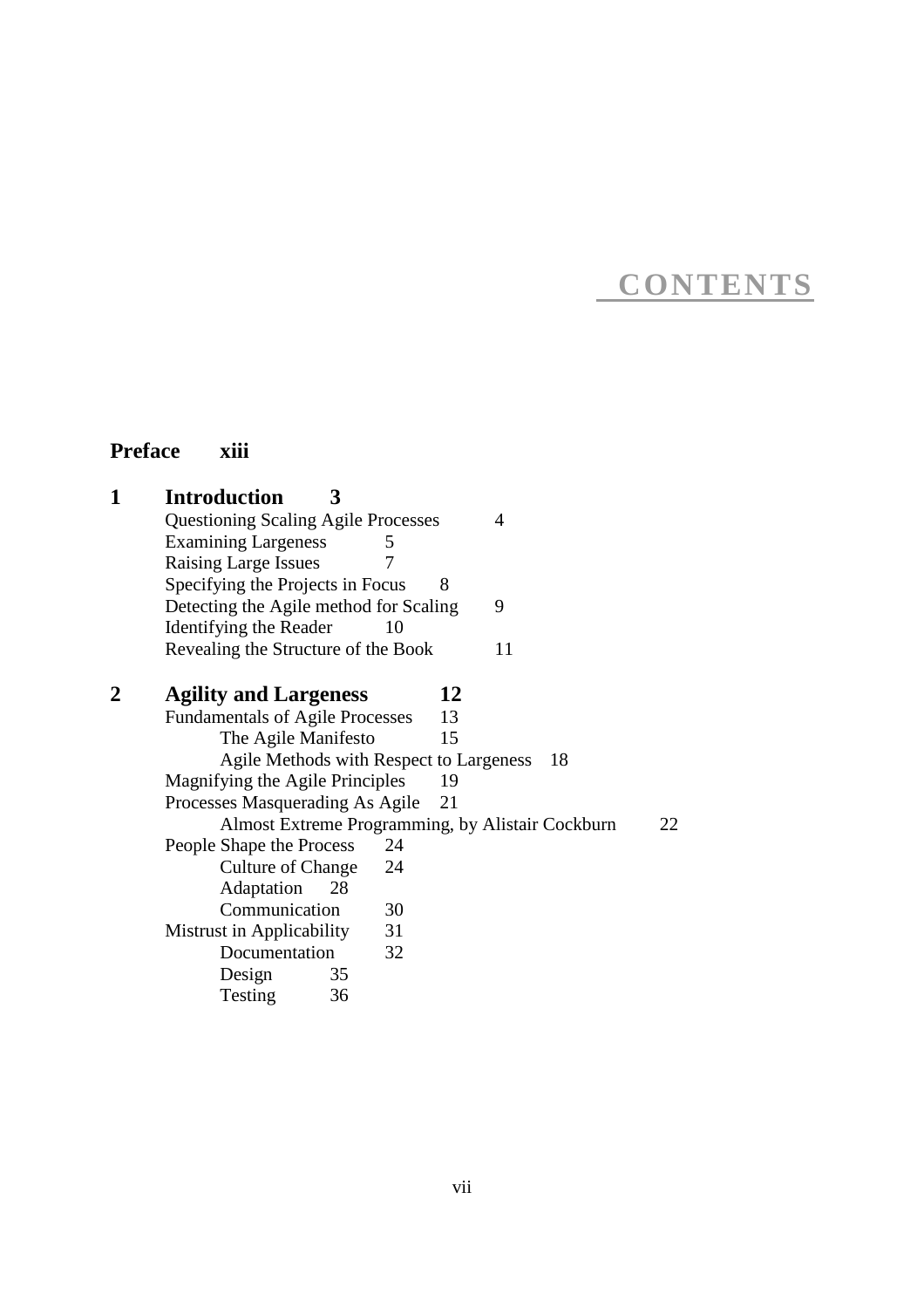Refactoring 39<br>ary 41 Summary

| 43<br>People                                |
|---------------------------------------------|
| Responsibility<br>45                        |
| <b>Respect and Acceptance</b><br>48         |
| Trust 50                                    |
| Team Building<br>51                         |
| <b>Building Teams and Subteams</b><br>52    |
| Requirements Channels, by Stefan Roock 55   |
| <b>Team Roles</b><br>57                     |
| Team Jelling 58                             |
| Interaction and Communication Structures 61 |
| Open-Plan Office<br>63                      |
| Open-Plan Offices, by Nicolai M. Josuttis   |
| Flexible Workplace 65                       |
| <b>Encouraging Communication</b><br>66      |
| <b>Communication Team</b><br>67             |
| Trouble-Shooting<br>69                      |
| <b>Virtual Teams</b><br>72                  |
| <b>Distributed Teams</b><br>73              |
| Distributed Teams, by David Hussman         |
| Open Source 77                              |
| Open Source, by Dierk König<br>78           |
| Summary<br>83                               |

# **4 Agility and the Process 84**

Defining the Objectives Providing Feedback 86 Short Development Cycles, Iterations, and Time-Boxing 87<br>Planning 92 Planning Result-Oriented Planning 93<br>Planning Tools 96 Planning Tools<br>tion 97 Integration Integration Strategy 99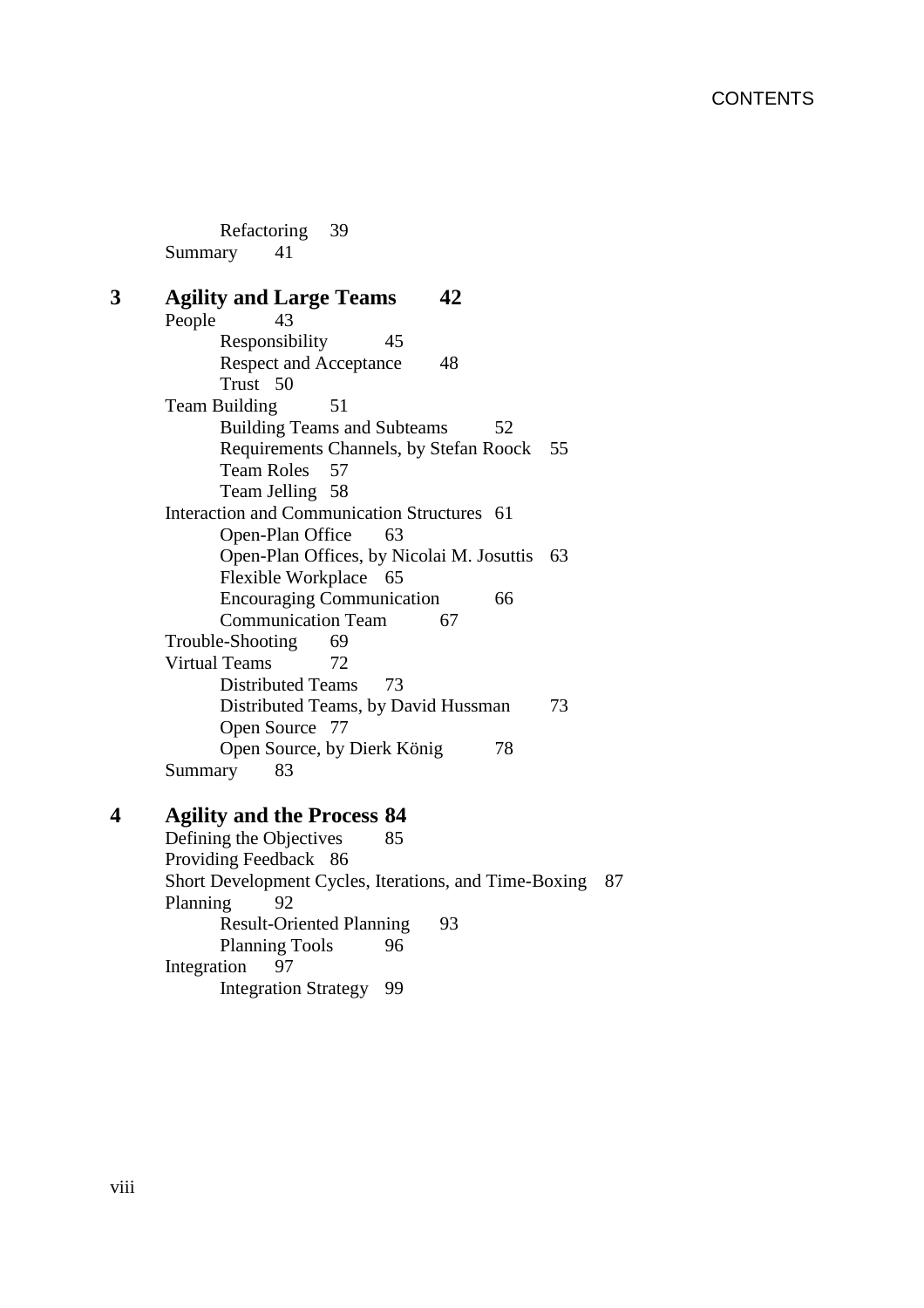### **CONTENTS**

|   | 99<br><b>Integration Team</b>                                  |     |
|---|----------------------------------------------------------------|-----|
|   | Tools for Configuration Management and Version Control<br>101  |     |
|   | Retrospectives<br>102                                          |     |
|   | Attendance<br>103                                              |     |
|   | 104<br>Techniques                                              |     |
|   | Learning to Become Great, by Joshua Kerievsky and Diana Larsen | 109 |
|   | Getting Started with an Agile Process<br>111                   |     |
|   | Learn from History 112                                         |     |
|   | <b>Start Small</b><br>114                                      |     |
|   | Finalizing the Architecture<br>115                             |     |
|   | Grow Slowly 117                                                |     |
|   | <b>Culture of Change</b><br>118                                |     |
|   | Learning and Change Process<br>118                             |     |
|   | Introducing Change 120                                         |     |
|   | <b>Force Courage</b><br>122                                    |     |
|   | 123<br>Summary                                                 |     |
|   |                                                                |     |
| 5 | <b>Agility and Technology 125</b>                              |     |
|   | <b>Architect and Architecture</b><br>126                       |     |
|   | 127<br>Architectural Lead                                      |     |
|   | Simple Architecture 129                                        |     |
|   | Architecture as a Service<br>131                               |     |
|   | <b>Avoid Bottlenecks</b><br>132                                |     |
|   | Architecture and Largeness, by Nicolai M. Josuttis<br>134      |     |
|   | Ownership<br>139                                               |     |
|   | <b>Choosing Technology</b><br>142<br>144                       |     |
|   | <b>Techniques and Good Practices</b>                           |     |
|   | Testing<br>145<br>148                                          |     |
|   | Refactoring<br><b>Standards</b><br>150                         |     |
|   | 151                                                            |     |
|   | Summary                                                        |     |
| 6 | <b>Agility and the Company</b><br>153                          |     |
|   | <b>Communication and Organization Structure</b><br>154         |     |
|   | Project Planning and Controlling<br>156                        |     |
|   | 156                                                            |     |
|   | Planning                                                       |     |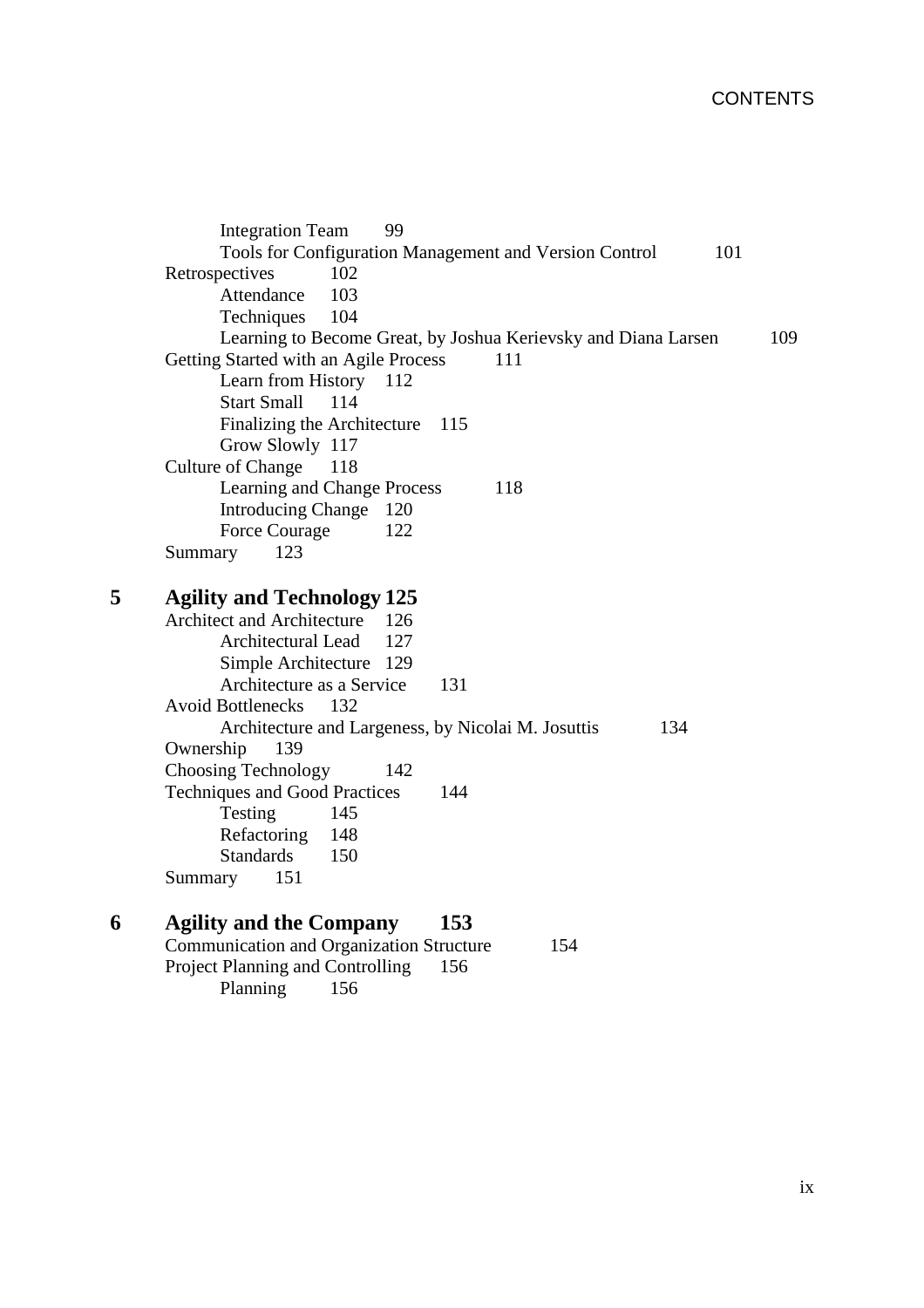Controlling 157 Fixed-Price Projects 158 Enterprise-Wide Processes 160 Process and Methodology Department 160 Formation of a Process 164 Certification and Adaptation of a Process 164 Enterprise-Wide Tools and Technology 166 Quality Assurance and Quality Control 169 Departments on the Edge 171 Human Resources 171 Legal Department 172 Marketing 172 Production 173 The Customer 174 The Role of the Customer 175 Integrating the Customer 176 Company Culture shapes Individuals 177 Skills 178 Providing Training 179 Establishing a Learning Environment 182 Resources 185 Insourcing 185 Outsourcing 187 Full-Time and Part-Time Project Members 190 Summary 191

#### **7 Putting It All Together: A Project Report 193** The Previous History 193 The Customer 194 The Team 195 Organizational Departments 196 Process and Methodology 196 Tools and Technology 198 Quality Control and Assurance 199 Project Planning and Controlling 200 Starting Off 201 Growing the Team 204